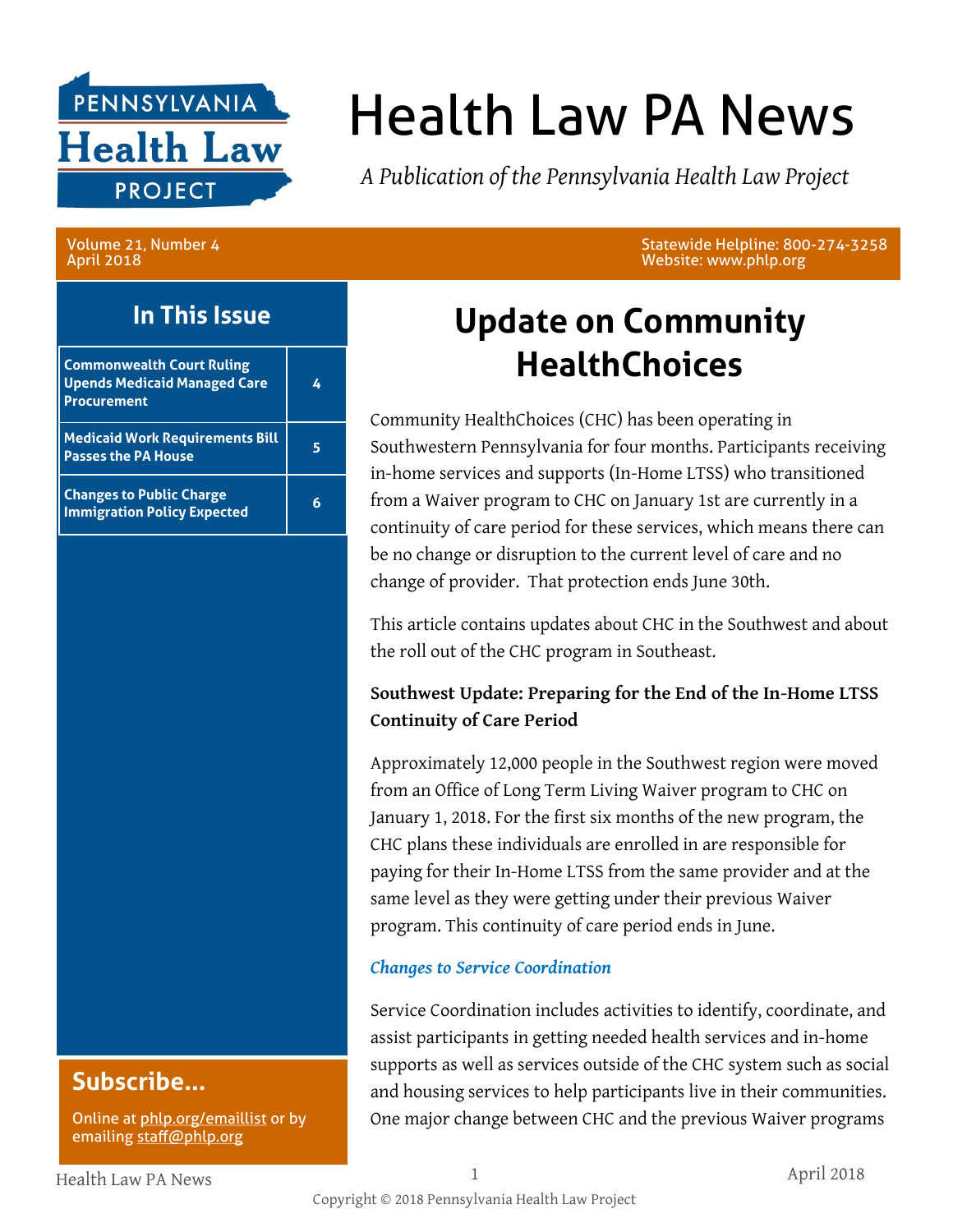is how Service Coordination is provided. Under the Waiver system, participants could choose among various Service Coordination agencies.

Under CHC, Service Coordination is an administrative function of the CHC plan. Managed care plans are now responsible and accountable for the quality of service coordination and how it is delivered. All CHC participants receiving In-Home LTSS have a Service Coordinator, but after July 1st, when the six-month continuity of care period ends, the CHC plan can terminate contracts with outside agencies for Service Coordination and instead use CHC plan staff to provide the service. *Note: If a CHC plan wants to make these changes to be effective July 1st, it must notify outside Service Coordination agencies by May 1st (60 days prior to July 1st) of its intent to terminate. In addition, participants using an outside Service Coordinator agency must receive written notice of the change by May 15th (45 days prior to July 1st).* 

At a late April meeting, DHS leadership stated AmeriHealth Caritas is the only CHC plan that has decided to terminate contracts with some (but not all) outside Service Coordination agencies effective July 1, 2018. This decision will affect 174 participants who are getting service coordination from those agencies. The other two CHC plans, PA Health & Wellness and UPMC, are reviewing all their current service coordination contracts but have not yet decided to terminate contracts. If they decide to terminate a service coordination contract, the affected providers will receive 60 days notice and the participants will receive 45 days notice before the contract ends.

### *Changes to Service Plans*

CHC participants currently receiving In-Home LTSS are to be reassessed by their Service Coordinator within the first six months or prior to June 30, 2018. If, as a result of these reassessments, the CHC plan decides to change, reduce, or terminate any In-Home LTSS a participant receives, the CHC plan must provide participants advance written notice about these changes. Prior to receiving the written notice, participants should have already been made aware of any service plan changes by their Service Coordinator.

If a CHC plan decides to change, reduce or terminate a service, the participant can appeal the decision. The written notice should include instructions for how to appeal. PHLP has created a [fact sheet](http://www.phlp.org/wp-content/uploads/2018/01/CHC-appeals-factsheet-1-2018.pdf) about filing appeals in CHC. Consumers who appeal quickly, within 10 days of the written notice date, have a right to have services continue at the previously approved level during the appeal process. Consumers, family members and advocates can call PHLP's Helpline for advice or to seek representation in an appeal at 1-800-274-3258.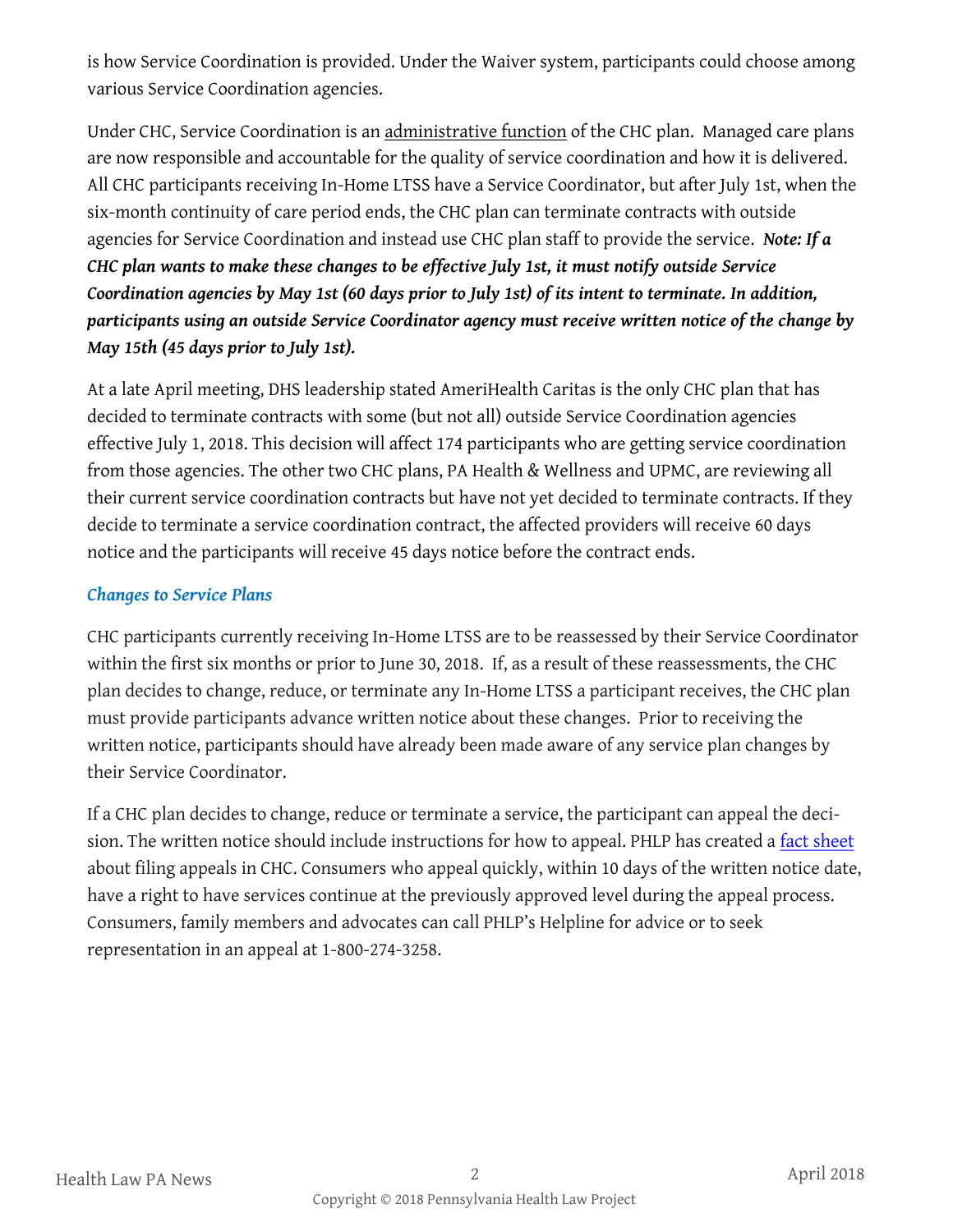#### *Participant Listening Sessions in SW PA*

The May meeting of the Consumer Subcommittee of the Medical Assistance Advisory Committee will be held in Pittsburgh (rather than the usual Harrisburg meeting location). This meeting will take place on May 23rd, from 10 am to 3 pm, and Community HealthChoices will be the focus of the entire meeting.

In the morning, there will be a [listening session for CHC participants](http://www.phlp.org/wp-content/uploads/2018/04/Consumer-Sub-CHC-Listening-Session-May-2018.pdf), family members, caregivers and others who want to provide feedback about their experience with CHC. Leadership from the Office of Long Term Living will attend this session.

In addition to this Consumer Subcommittee CHC Listening Session, the Jewish Healthcare Foundation continues to host listening sessions at various SW locations. Feedback provided during these sessions is being shared with officials from the Office of Long Term Living.

#### *Consumer Sessions*:

- May 9th at 9:00 am: Center City Tower, 26<sup>th</sup> Floor, 650 Smithfield Street, Pittsburgh PA 15222
- May 15th at 9:30 am: Hill House Association, 1835 Centre Avenue, Pittsburgh, PA 15219
- May 21st at 2:00 pm: Westmoreland Manor, 2480 S. Grande Blvd. Greensburg, PA 15601

*Provider Session*: May 10th at 2pm: Center City Tower, 26th Floor, 650 Smithfield Street, Pittsburgh PA 15222.

#### *Southeast PA Implementation Updates*

On April 3rd, the Office of Long Term Living sent information to their email list-serve about [CHC](https://s3-us-west-2.amazonaws.com/palms-awss3-repository/Communications/Commonwealth/2018/CHC+Southeast+Kickoff+Communication.pdf)  [Kickoff](https://s3-us-west-2.amazonaws.com/palms-awss3-repository/Communications/Commonwealth/2018/CHC+Southeast+Kickoff+Communication.pdf) events in the Southeast region. Readers should note that in the five counties of Southeastern PA, the CHC plan called AmeriHealth Caritas in the SW region will instead be called Keystone First.

Provider summits will be held in each of the five counties in June. The state also shared a copy of the [initial flyer](http://www.healthchoices.pa.gov/cs/groups/webcontent/documents/document/c_265478.pdf) that will be mailed in July to consumers in Southeast who will be moving to CHC.

We encourage anyone interested in receiving emails about CHC Southeast updates from the Office of Long Term Living to sign up for the email list serve by visiting [www.healthchoicespa.com.](http://www.healthchoicespa.com) As a reminder, PHLP provided additional information about CHC in Southeastern PA in our [previous](http://www.phlp.org/wp-content/uploads/2018/03/March-2018-HLN-Final.pdf)  [newsletter.](http://www.phlp.org/wp-content/uploads/2018/03/March-2018-HLN-Final.pdf)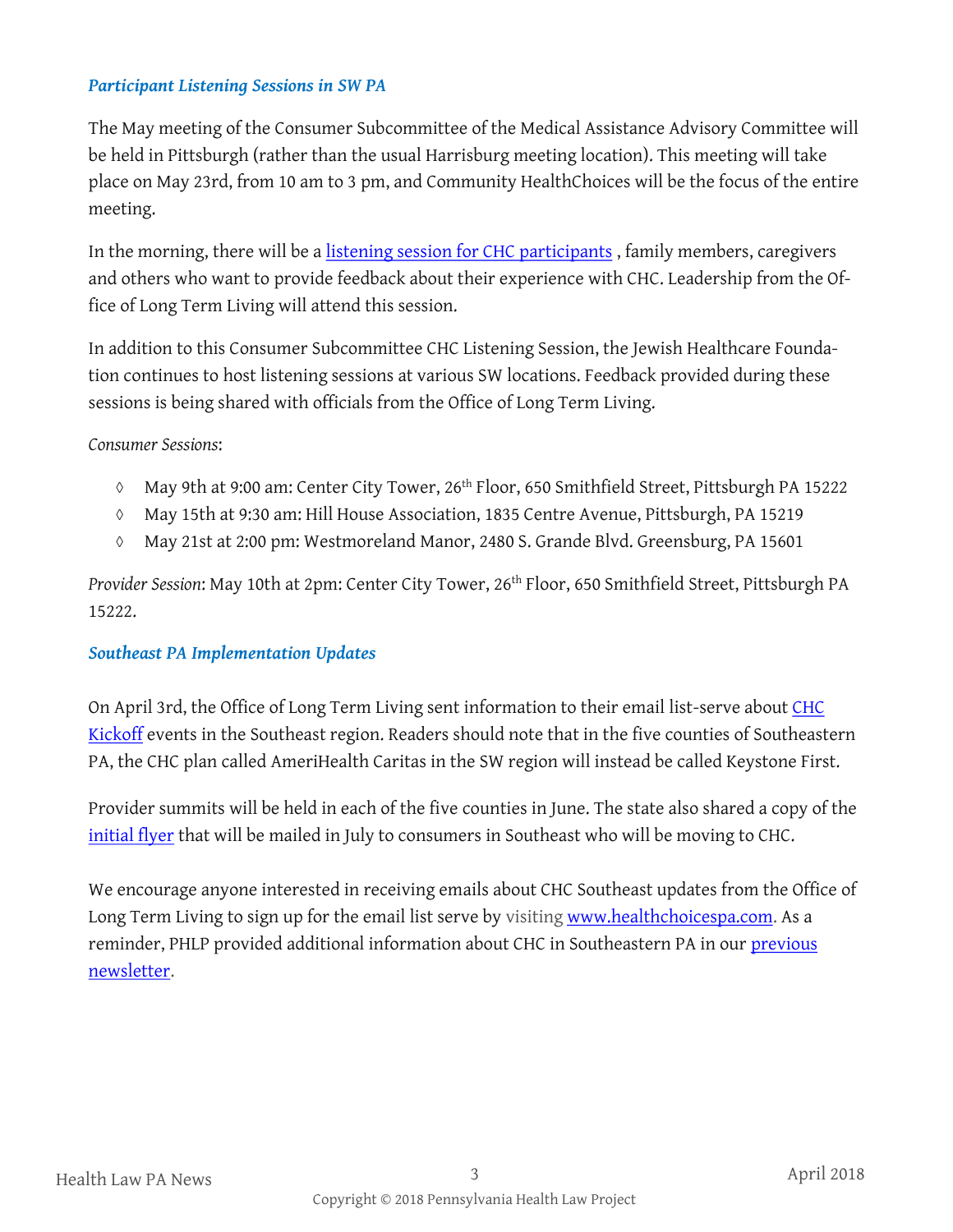# **Commonwealth Court Ruling Upends Medicaid Managed Care Procurement**

In an [opinion](http://www.pacourts.us/assets/opinions/Commonwealth/out/790CD17_4-10-18.pdf?cb=1) released in early April, an *en banc* panel of the Commonwealth Court of Pennsylvania decided a challenge to the Department of Human Services (DHS) procurement for the HealthChoices program in favor of a disappointed bidder, United Healthcare of PA. United stood to lose all of its 230,000 members after it was not selected to remain in DHS' [HealthChoices](http://www.healthchoices.pa.gov/info/about/) physical health Medicaid managed care program. This decision does not impact Pennsylvania's Community HealthChoices program

The Court ruled that a meeting between DHS leadership and Centene in December 2016 violated the state's procurement code and that the Department thus erred in denying United's administrative bid protest. Centene is one of the insurance companies that submitted a bid to participate in Pennsylvania's HealthChoices program. Given this decision, DHS will likely have to start the contracting process for the physical health Medicaid managed care plans yet again. A re-issued Request for Proposals would be DHS' third procurement attempt since September 2015. It restarted the process in July 2016 following a successful court challenge by another disappointed bidder, Aetna Better Health.

At a late April meeting, DHS leadership stated they are still evaluating the Court's decision. The HealthChoices physical health managed care plans currently operating will remain in place until any new procurement is completed.

Under contracts worth more than \$12 billion annually, over 2.3 million individuals are enrolled in Pennsylvania's HealthChoices program. Enrollment by county and managed care plan can be found [here.](http://www.dhs.pa.gov/cs/groups/webcontent/documents/document/c_272704.pdf) Rather than issuing separate procurements for each region, as it had done in the past, DHS combined the contracting process for all of its regional zones for the first time with the 2015 RFP. This change, combined with the program's enrollment growth following Medicaid expansion, has attracted unprecedented interest and bids from both regional and national insurance companies.

We'll continue to update readers about HealthChoices developments as they become available.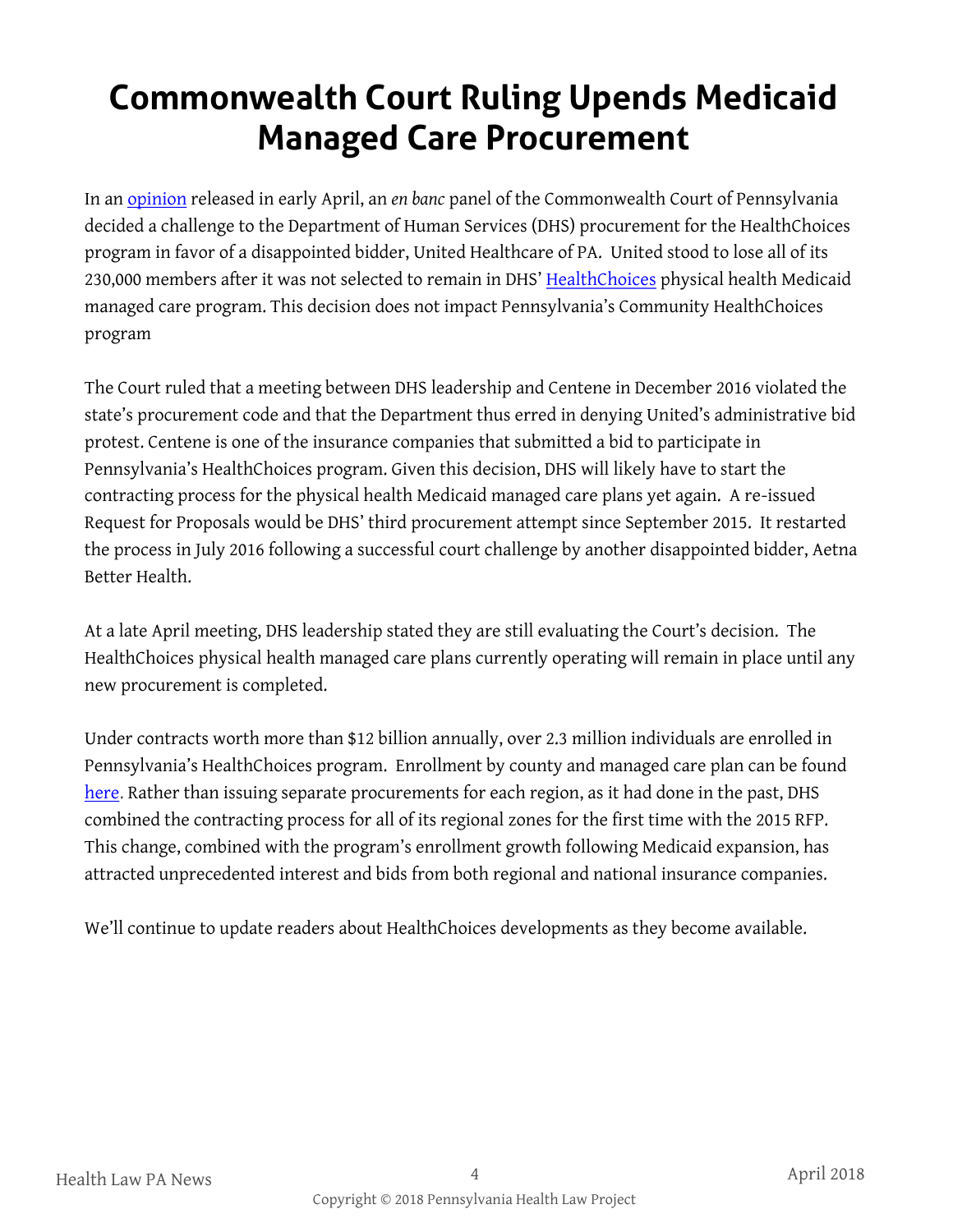# **Medicaid Work Requirements Bill Passes the PA House**

On April 17<sup>th</sup>, the Pennsylvania House of Representatives passed **[HB 2138](http://www.legis.state.pa.us/cfdocs/billinfo/billinfo.cfm?syear=2017&sInd=0&body=H&type=B&bn=2138)** by a vote of 115-80 and forwarded the bill to the Senate. This bill requires the Secretary of the Department of Human Services (DHS) to seek federal approval for Pennsylvania to require certain Medicaid beneficiaries to work, search for work, or participate in job training in order to maintain their Medicaid benefits. The bill targets "able-bodied" adults on Medicaid, age 19 through 64 and does not affect older adults or people with verified disabilities.

Under this proposed legislation, "able-bodied" adults must work 20 hours a week or complete 12 job training program-related activities per month to keep their Medicaid coverage. Any person who failed to meet these requirements would lose their Medicaid for three months in the second year of their enrollment in Medicaid. Any failure to meet the work requirements in subsequent periods would result in the loss of Medicaid for six months and then nine months. The bill also requires the target population to report their income every six months and to demonstrate their compliance with work or job training.

Last fall, the Pennsylvania legislature passed a similar bill which Governor Wolf vetoed. The Governor and DHS Secretary Teresa Miller remain opposed to tying Medicaid eligibility to work requirements.

Consumer advocates who are opposed to Medicaid work requirements have expressed many concerns about the proposed legislation:

- Many individuals will struggle to complete necessary paperwork and produce the extra documentation needed simply to retain their Medicaid benefits. Those who are working must document their compliance regularly or risk losing their health benefits. Even those who are exempt from the work requirements, such as those with disabilities, will need to verify their exempt status.
- Individuals already working part time often have no control over their hours or work schedule to ensure they meet the 20 hour per week minimum ongoing.
- Implementing work requirements will involve accessing medical records and consumers needing to have forms completed by already-busy physicians.
- Language in the bill that excludes an enrollee "with a crisis, serious medical condition, or temporary condition that prevents the Medicaid enrollee from actively seeking employment, including but not limited to domestic violence or a substance use disorder" from work requirements is weak and vague. This would also require more documentation by consumers and their physicians.
- Collecting and reviewing the documentation to comply with work requirements would burden County Assistance Offices that are already understaffed and overworked.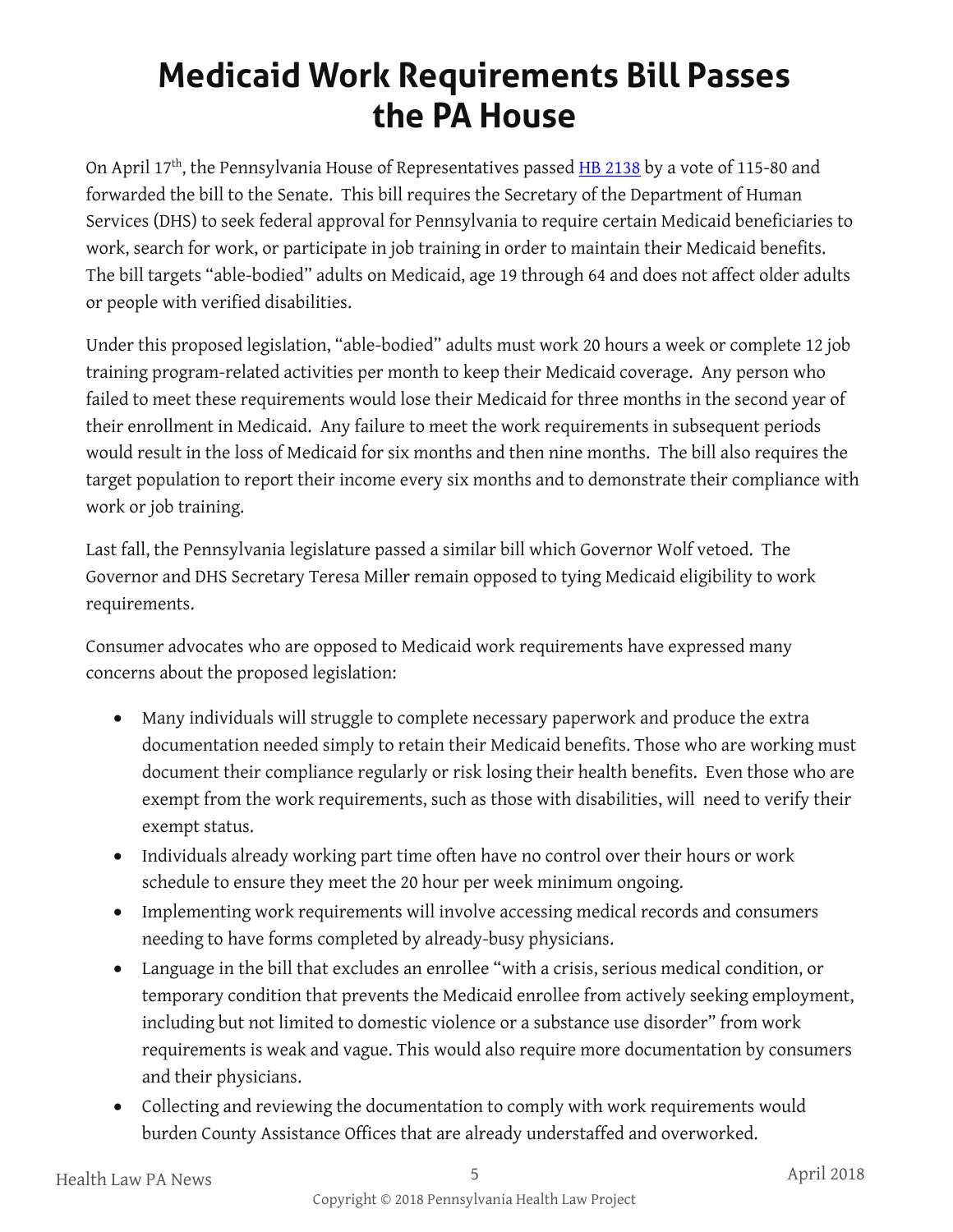• The additional documentation and verification involved in implementing work requirements would add administrative costs to the Medicaid program.

Work requirements for programs that serve low-income individuals, including Medicaid, are getting increased attention at the federal level. Earlier in April, President Trump signed an Executive Order directing federal agencies to review current work requirement policies and submit recommendations for strengthening existing requirements or opportunities for imposing new requirements.

The focus of the Medicaid program has always been to provide health insurance to people with limited incomes so they can get the care they need. A state Medicaid program can choose to promote and support employment and job training programs without making it a condition of eligibility. For many adults on Medicaid, continued access to health care is key to their getting and maintaining employment. We'll keep readers updated about any developments related to work requirements in Pennsylvania's Medicaid program.

## **Changes to Public Charge Immigration Policy Expected Soon**

The U.S. Department of Homeland Security is planning to propose regulations that would change long-standing policies regarding the "Public Charge" provisions of immigration law according to recently leaked information [published](https://www.washingtonpost.com/world/national-security/trump-proposal-would-penalize-immigrants-who-use-tax-credits-and-other-benefits/2018/03/28/4c6392e0-2924-11e8-bc72-077aa4dab9ef_story.html?noredirect=on&utm_term=.6f9c09efa29d) by national news media. If passed in current form, the regulations would dramatically broaden the scope of public benefits that immigration officials will consider in determining whether a person is likely to become a Public Charge.

### *Public Charge and connection to Public Benefits*

"Public Charge" refers to a person who is likely to become dependent on the government for support. Under current law, an immigrant who is deemed a Public Charge can be denied entry into the U.S., denied a green card ("Lawful Permanent Resident" or LPR status), or in very rare cases, face deportation if they are already here in the U.S. in a temporary status.

In assessing Public Charge, immigration officials must consider the immigrant's entire situation, including their age, health, financial circumstances, education and skills, and affidavits of support. Currently, only receipt of cash welfare benefits (TANF, SSI) and/or use of **long-term care Medicaid benefits** (i.e. nursing home care or home and community-based services paid for by MA) is relevant to the Public Charge determination. Other public benefits are not considered such as Medicaid coverage that does not include long term care benefits.